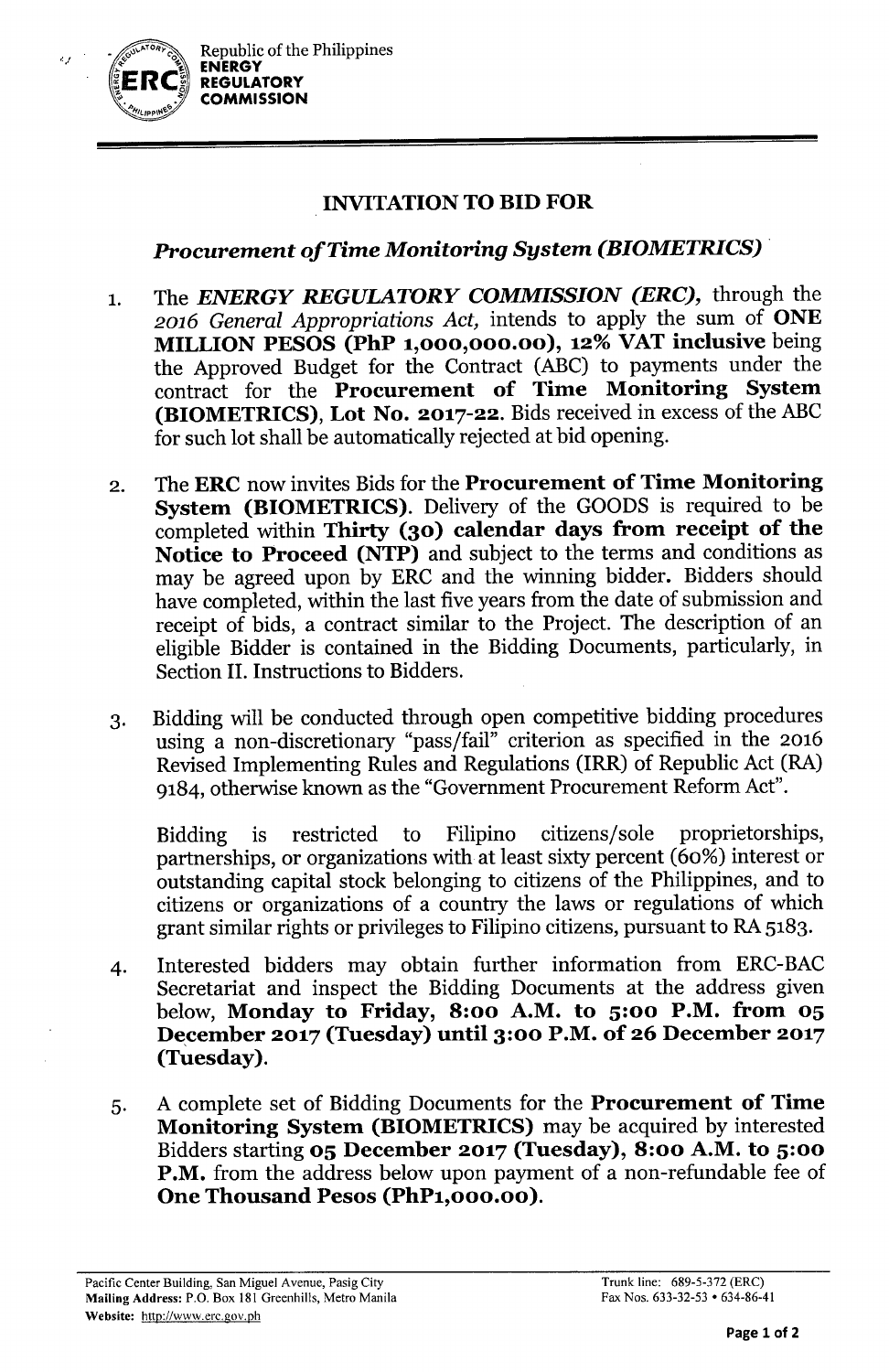It may also be downloaded free of charge from the website of the Philippine Government Electronic Procurement System (PhilGEPS), provided that Bidders shall pay the applicable (non-refundable) fee for the Bidding Documents not later than the submission of their bids.

- 6. The ERC-BAC will hold the **Pre-Bid Conference on 13 December 2017 (Wednesday), 3:00 P.M. at the Mezzanine Floor, Pacific Center Building, San Miguel Avenue, Pasig City,** which shall be open to prospective bidders.
- 7. Bids must be duly received by the ERC-BAC Secretariat at the address below on or before **26 December 2017 (Tuesday) at 3:00 P.M.** All Bids must be accompanied by a bid security in any of the acceptable forms and in the amount stated in ITB Clause 18.

Bid opening shall be on **26 December 2017 (Tuesday) at 3:30 P.M.** at the Mezzanine Floor, Pacific Center Building, San Miguel Avenue, Pasig City. Bids will be opened in the presence of the bidders' representatives who choose to attend at the address below. Late bids shall not be accepted.

- 8. The ERC-BAC reserves the right to reject any and all bids, declare a failure of bidding, or not award the contract at any time prior to contract award in accordance with Section 41 of RA 9184 and its IRR, without thereby incurring any liability to the affected bidder or bidders.
- 9. Please see attached *Annex "A"* for the Specification.
- 10. For further information, please refer to: **Ms. Cherry Lyn S. Gonzales BAC Secretariat Chairperson** Mezzanine Floor, Pacific Center Building, San Miguel Avenue, Pasig City Tel No. **689-5365** csg@erc.gov.ph/procurement@erc.gov.ph

04 December 2017, Pasig City.

 $\frac{1}{2}$   $\frac{1}{2}$   $\frac{1}{2}$   $\frac{1}{2}$   $\frac{1}{2}$   $\frac{1}{2}$   $\frac{1}{2}$ 

**MARIACO ON C. GINES BAC** Chairperson

SG/LLG/RGMG/RRFM/<mark>SO</mark>M

Pacific Center Building, San Miguel Avenue, Pasig City Mailing Address: P.O. Box 181 Greenhills, Metro Manila Website: <http://www.erc.gov.ph>

Trunk line: 689-5-372 (ERC) Fax Nos. 633-32-53 • 634-86-41